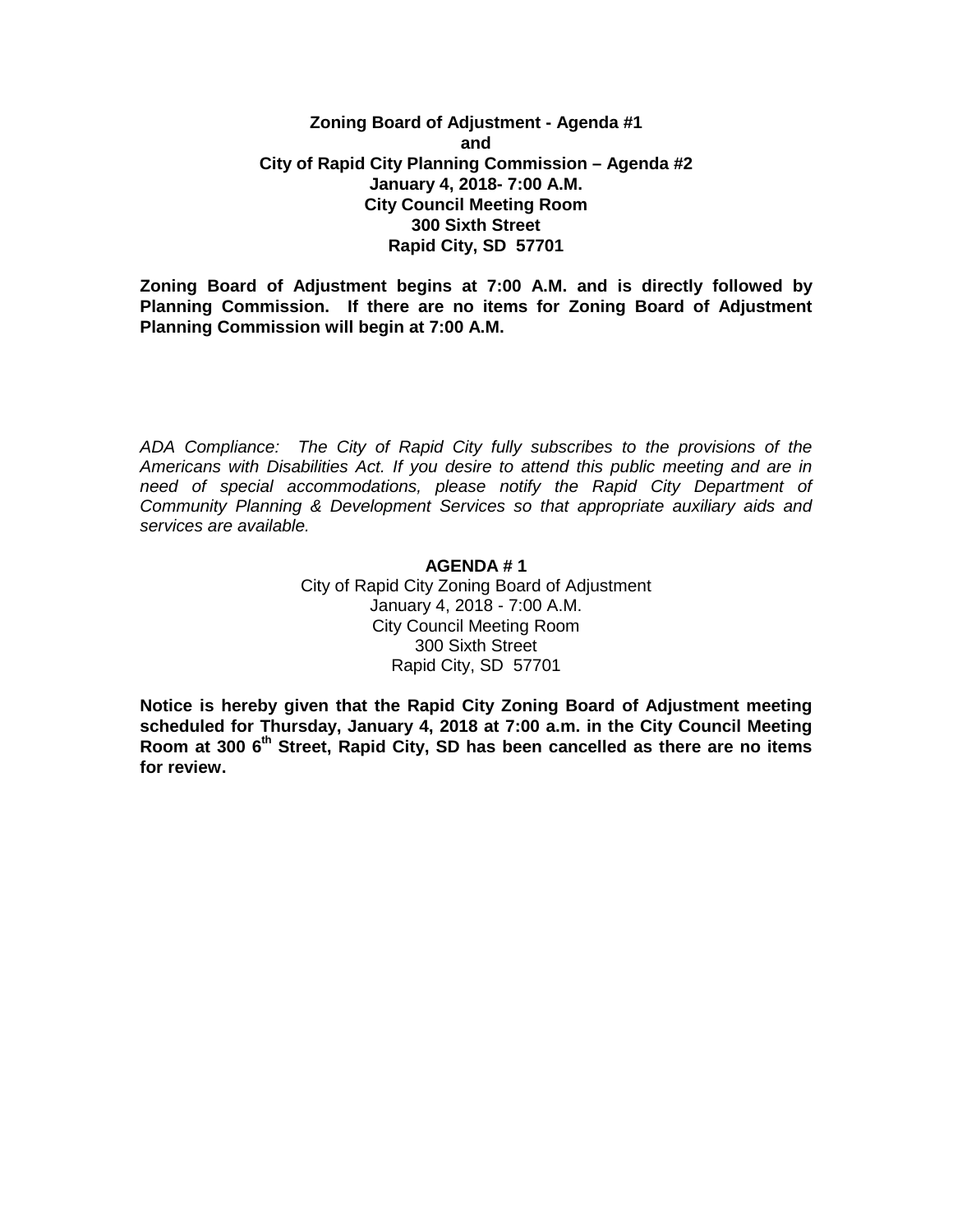*ADA Compliance: The City of Rapid City fully subscribes to the provisions of the Americans with Disabilities Act. If you desire to attend this public meeting and are in need of special accommodations, please notify the Rapid City Department of Community Planning & Development Services so that appropriate auxiliary aids and services are available.*

#### **AGENDA #2**

City of Rapid City Planning Commission January 4, 2018 - 7:00 A.M. City Council Meeting Room 300 Sixth Street Rapid City, SD 57701

SOME OF THE ITEMS ON THIS AGENDA ARE SUBJECT TO A PUBLIC HEARING *OR CONSIDERATION BY THE RAPID CITY COUNCIL FOR FINAL ACTION. PLEASE CONTACT THE COMMUNITY PLANNING & DEVELOPMENT SERVICES STAFF FOR INFORMATION REGARDING THE DATE ANY PARTICULAR ITEM MAY BE CONSIDERED BY THE CITY COUNCIL.*

## **Consent Calendar**

**The following items have been placed on the Consent Calendar for action to be taken on all items in accordance with staff's recommendation by a single vote. Any item may be removed from the Consent Calendar by any Planning Commissioner, staff member, or audience member, for separate consideration:**

### **---CONSENT CALENDAR---**

- 1. Approval of the December 7, 2017 Planning Commission Meeting Minutes.
- \*2. No. 17PD054 Squirrelly Acres Subdivision

A request by Renner Associates, LLC for Aaron and Alicia Christensen to consider an application for a **Final Planned Development Overlay to allow a residential development** for property generally described as being located west of Berglund Road.

*The Rapid City Planning Commission's action on this item is final unless any party appeals that decision to the Rapid City Council. All appeals must be submitted in writing to the Department of Community Planning & Development Services by close of business on the seventh full calendar day following action by the Planning Commission.*

3. No. 17PL132 - Eastbrooke Subdivision

A request by KTM Design Solutions, Inc. for Moller's Limited Partnership to consider an application for a **Preliminary Subdivision Plan** for property generally described as being located northwest of the intersection of Omaha Street and Lacrosse Street.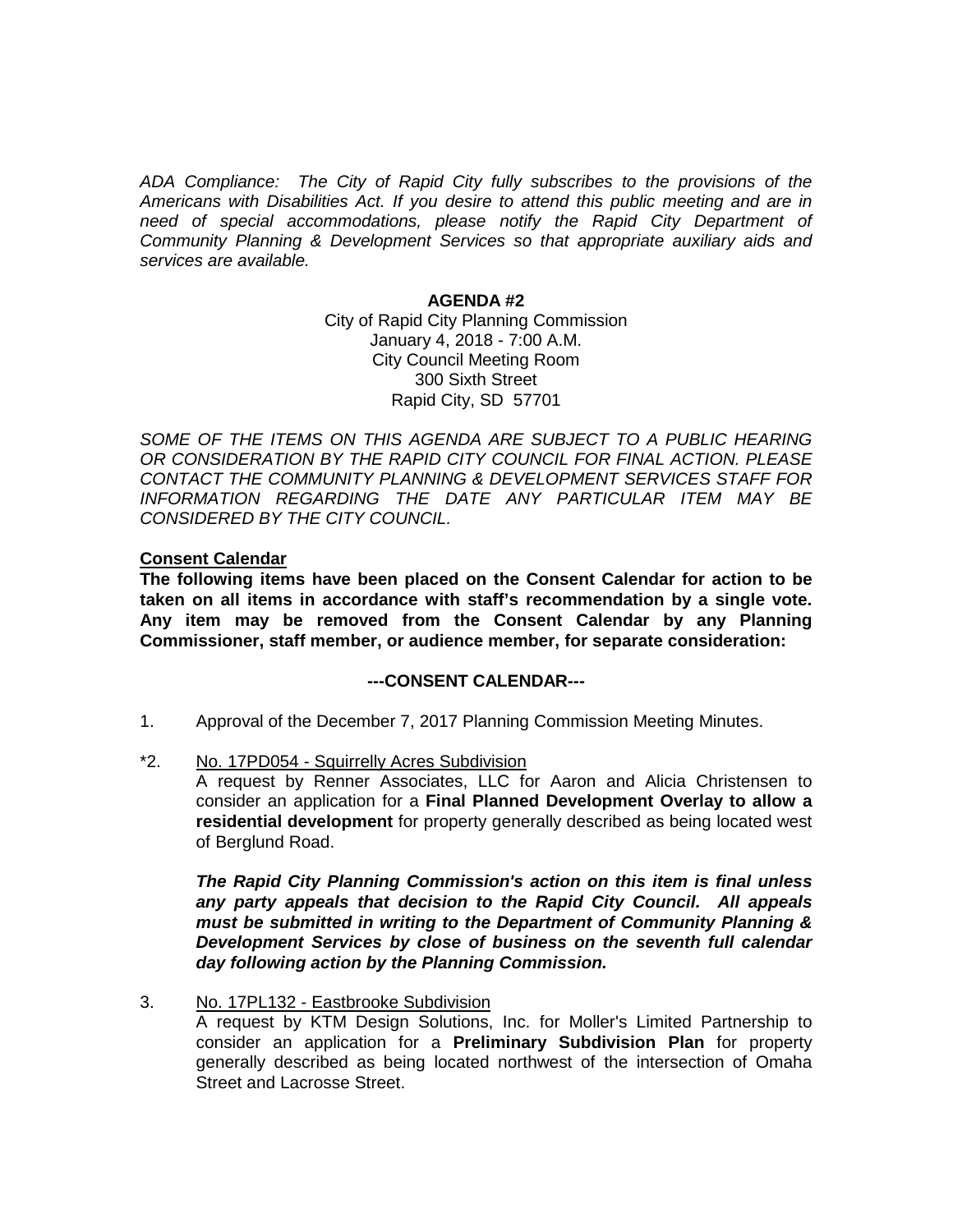4. No. 17PL133 - Una-Del Acres No. 3

A request by D. C. Scott Surveyors, Inc for Robert T. Sundby to consider an application for a **Preliminary Subdivision Plan** for property generally described as being located southwest corner of the Sheridan Lake Road and Wildwood Drive intersection.

- 5. No. 17PL134 Prairiefire Subdivision A request by Stuart Martin for Prairie Valley Development Company, LLC to consider an application for a **Preliminary Subdivision Plan** for property generally described as being located southwest of the intersection of Anderson Ranch Road and Winton Street.
- 6. No. 17PL137 Park Hill Subdivision No. 7 A request by Sperlich Consulting, Inc for Park Hill Development, Inc. to consider an application for a **Preliminary Subdivision Plan** for property generally described as being located northwest of the intersection of Sydney Drive and Bridge View Drive.

# **---END OF CONSENT CALENDAR---**

# **---BEGINNING OF REGULAR AGENDA ITEMS---**

\*7. No. 17PD055 - Copperfield Vistas Subdivision

A request by Renner Associates, LLC for ETC Ventures LLC to consider an application for a **Final Planned Development to allow a single family and townhome residential development** for property generally described as being located north of Homestead Street and west of Concourse Drive.

*The Rapid City Planning Commission's action on this item is final unless any party appeals that decision to the Rapid City Council. All appeals must be submitted in writing to the Department of Community Planning & Development Services by close of business on the seventh full calendar day following action by the Planning Commission.*

\*8. No. 17UR025 - Radio Towers Addition

A request by Kennedy Design Group Inc for Steve Wynia to consider an application for a **Major Amendment to a Conditional Use Permit to allow an electronic reader board sign** for property generally described as being located at 1330 E. St. Patrick Street.

*The Rapid City Planning Commission's action on this item is final unless any party appeals that decision to the Rapid City Council. All appeals must be submitted in writing to the Department of Community Planning & Development Services by close of business on the seventh full calendar day following action by the Planning Commission.*

- 9. Discussion Items
- 10. Staff Items